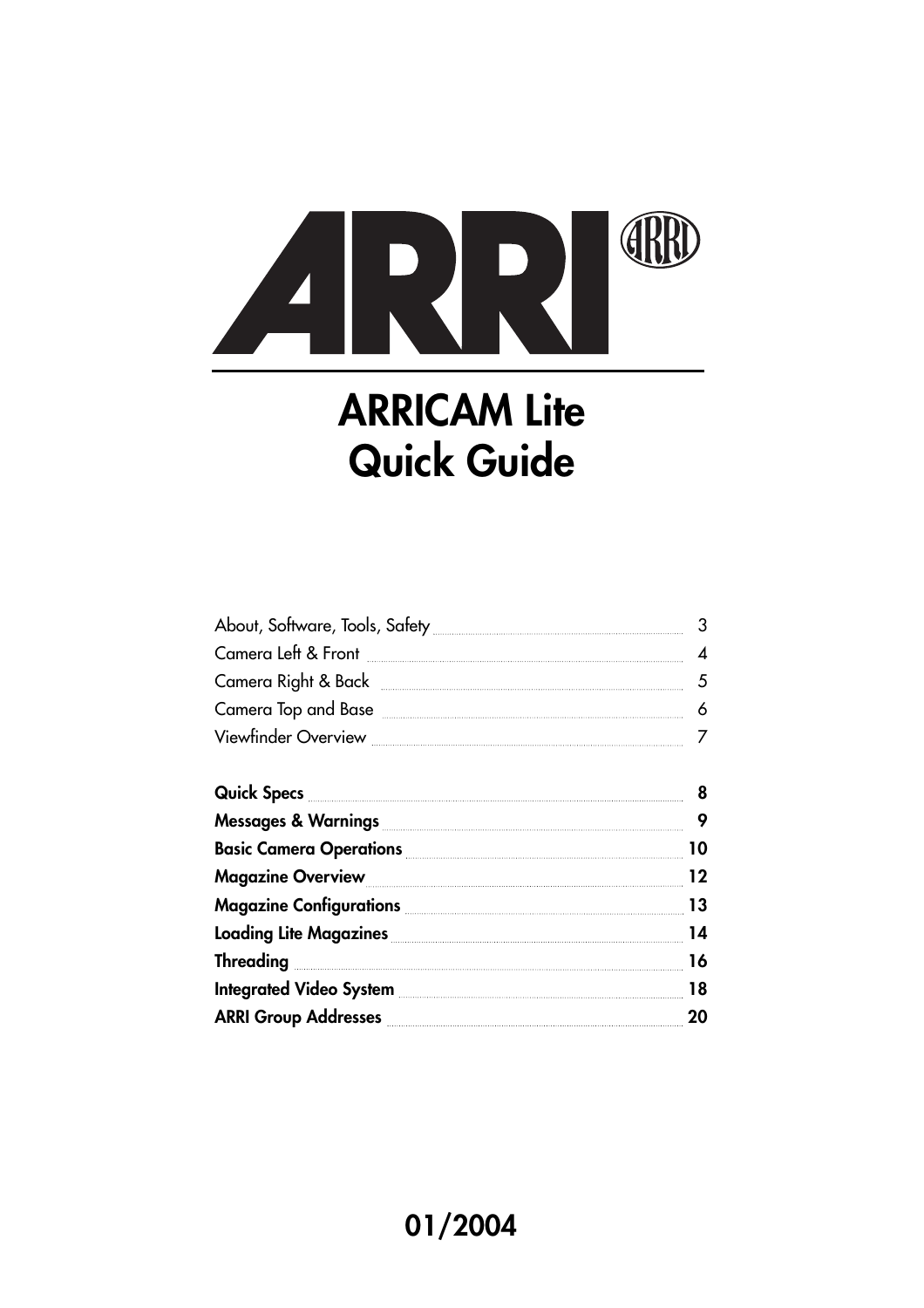This page is left blank intentionally.

ARRICAM Lite Quick Guide 01/2004, Page 2 of 20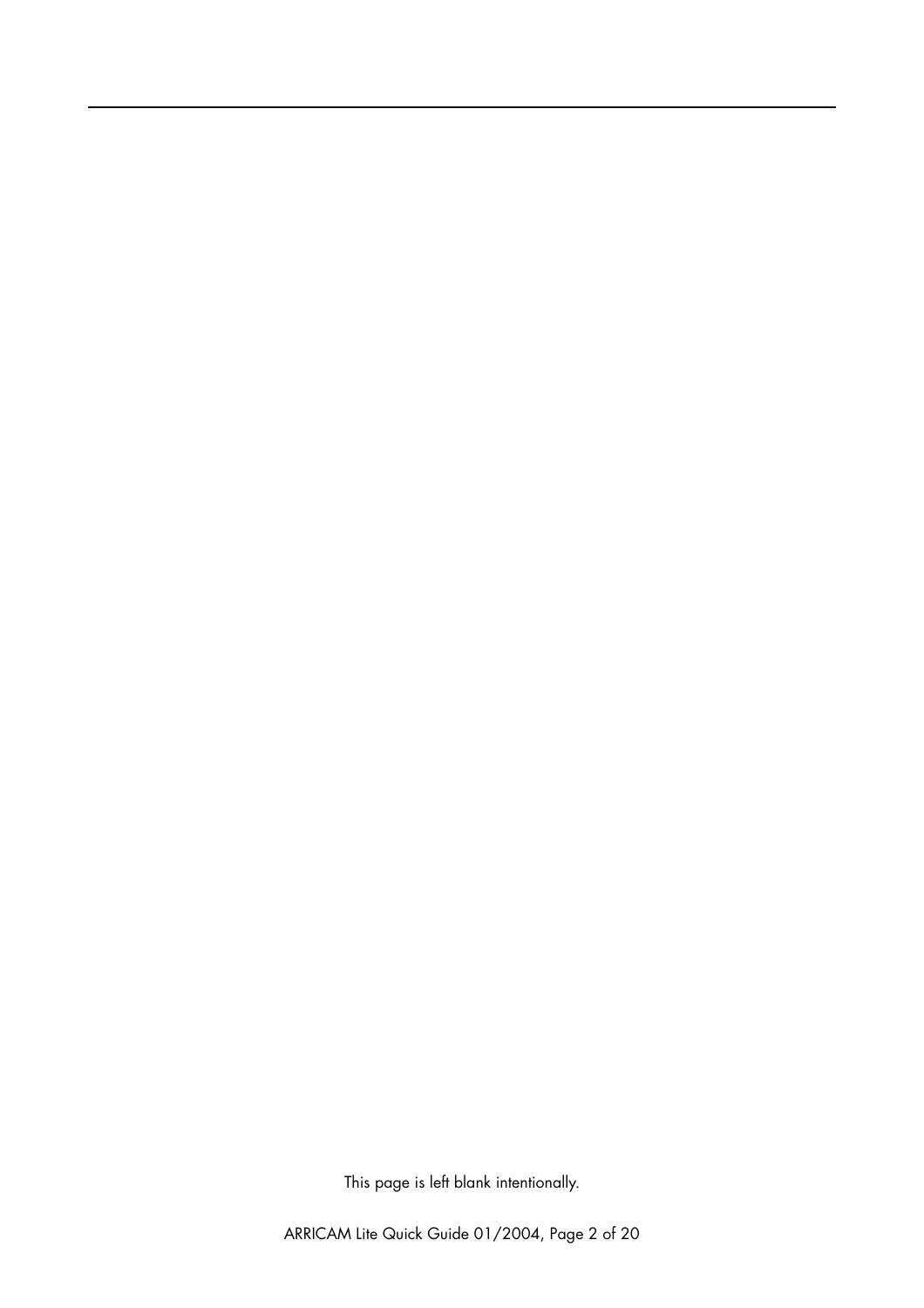### <span id="page-2-0"></span>**About ARRICAM Quick Guides**

This Quick Guide (order number K5.58312.0) provides a short introduction to the ARRICAM Lite. Further Quick Guides are dedicated to the ARRICAM Studio (K5.58311.0) and ARRICAM Accessories (K5.58313.0). An overview of all ARRICAM components, a cable overview and a Ground Glass overview, is given in the ARRICAM System Guide (K5.58314.0). These guides do not replace the ARRICAM System User's Guide (K5.58508.0). It is essential that you acquaint yourself with the User's Guide before operating the equipment.

These documents can be downloaded from www.arri.com in Acrobat pdf format. The Acrobat Reader can be downloaded free from the Adobe web site at www.adobe.com. A PostScript printer gives best printing results.

Even though all efforts have been made to ensure this guide's accuracy, changes and upgrades to the products described can result in different hardware or behavior. Technical data are subject to change without notice.

### **Software version**

This Quick Guide describes the ARRICAM system with Software Packet 03E. Different software versions can result in different behaviours. Authorized ARRI Service Centers can check and update the ARRICAM software.

### **Tools**

Anyone operating the ARRICAM system should have these tools:

- 1. One end of the **ARRICAM Ground Glass Tool** is used to remove the ground glass and the field lens. Use the 1.5 mm metric hex wrench at the other end to adjust the Integrated Video System and Frameglow alignment.
- 2. A **3 mm metric hex wrench** is used to attach and remove most accessories.
- 3. A **5 mm metric hex wrench** is used to attach or remove the Camera Handle grips, the 3/8" Accessory Shoe Adapter and the WHA-2 Rosette Bracket.
- 4. A 8-10mm (5/16") flathead long shaft **screwdriver** is used to attach baseplates, the Magazine Stabilization Bracket and the ARRICAM Shoulder Set. Please note that screwdrivers with a short, stubby shaft will not work with the Shoulder Set.

### **Safety specifications**

- The Studio Viewfinder arm (hinge type) can be angled away from the camera to swivel it to the other side of the camera. When this is done, make sure to securely hold the viewfinder arm, as it could otherwise swing out rapidly and might cause pain and damage.
- Never place your hand in the lens port or inside of the camera while it is running.
- Assembly and initial operation should be carried out only by persons who are familiar with the equipment.
- Switch camera power off before making electrical connections (i.e. connecting accessory boxes).
- Never run the camera without a lens or a protective cap mounted in the lens port.
- Never operate the movement locking mechanism while the camera is running.
- Always ensure that the camera is securely mounted.
- Repairs should be carried out only by authorized ARRI Service Centers.
- Use only original ARRI replacement parts and accessories!
- In wet weather conditions the normal safety precautions for handling electrical equipment should be taken.
- Clean optical surfaces only with a lens brush or a clean lens cloth. In case of solid dirt moisten a lens cloth with pure alcohol or a brand name lens cleaner.
- Do not use solvents to clean the film path, plexiglas parts or rubber seals.
- Do not remove any screws which are secured with paint.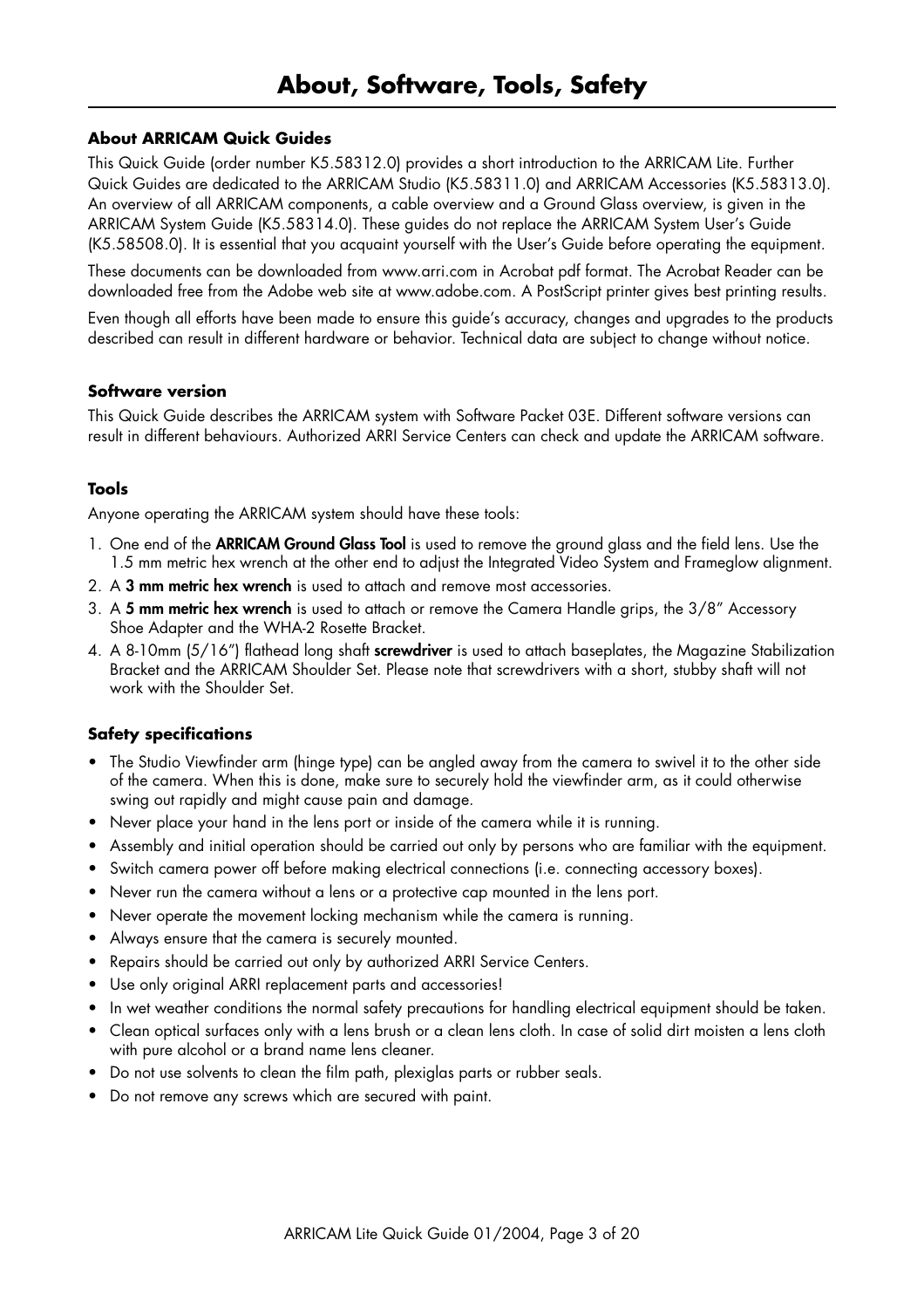<span id="page-3-0"></span>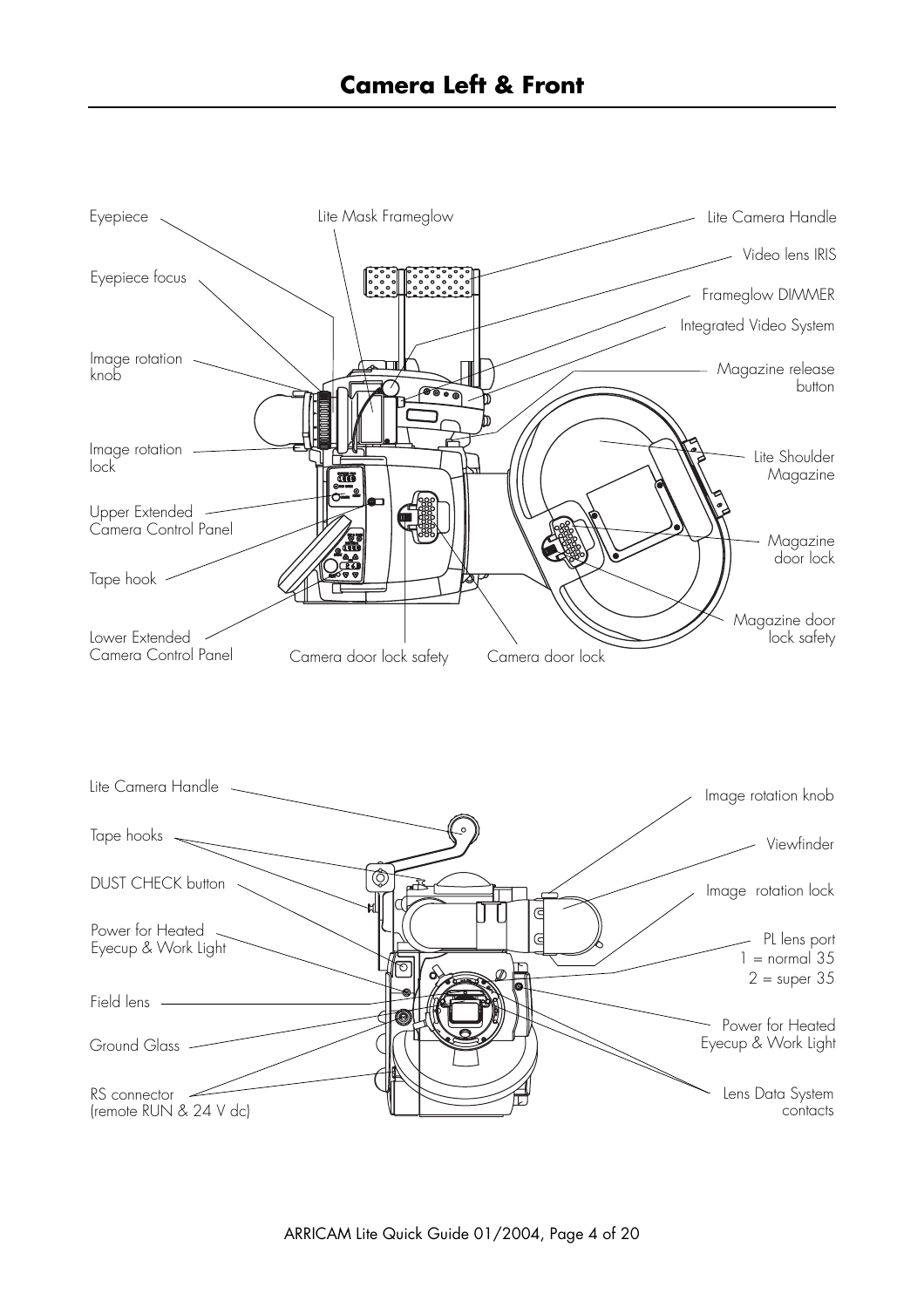<span id="page-4-0"></span>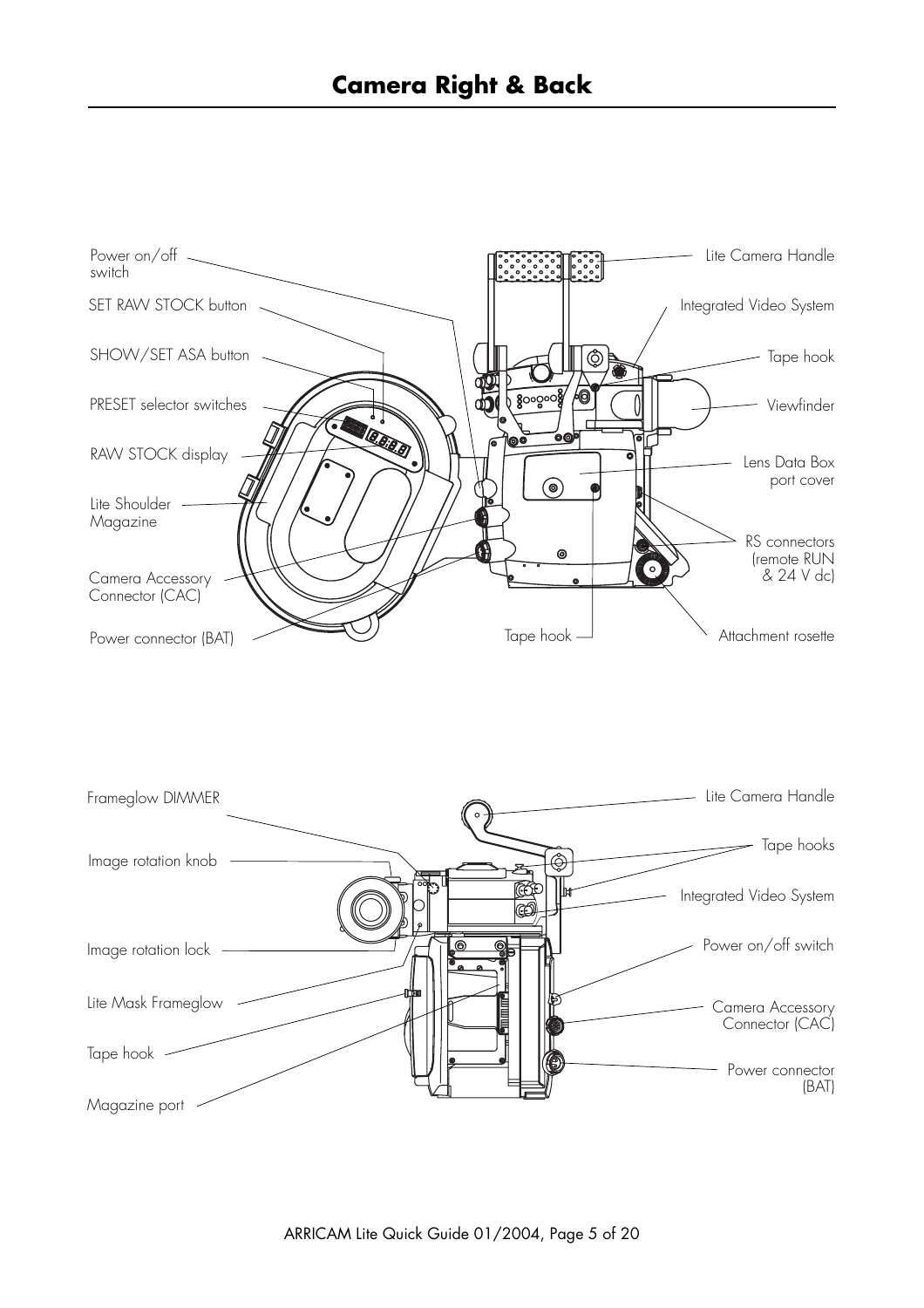<span id="page-5-0"></span>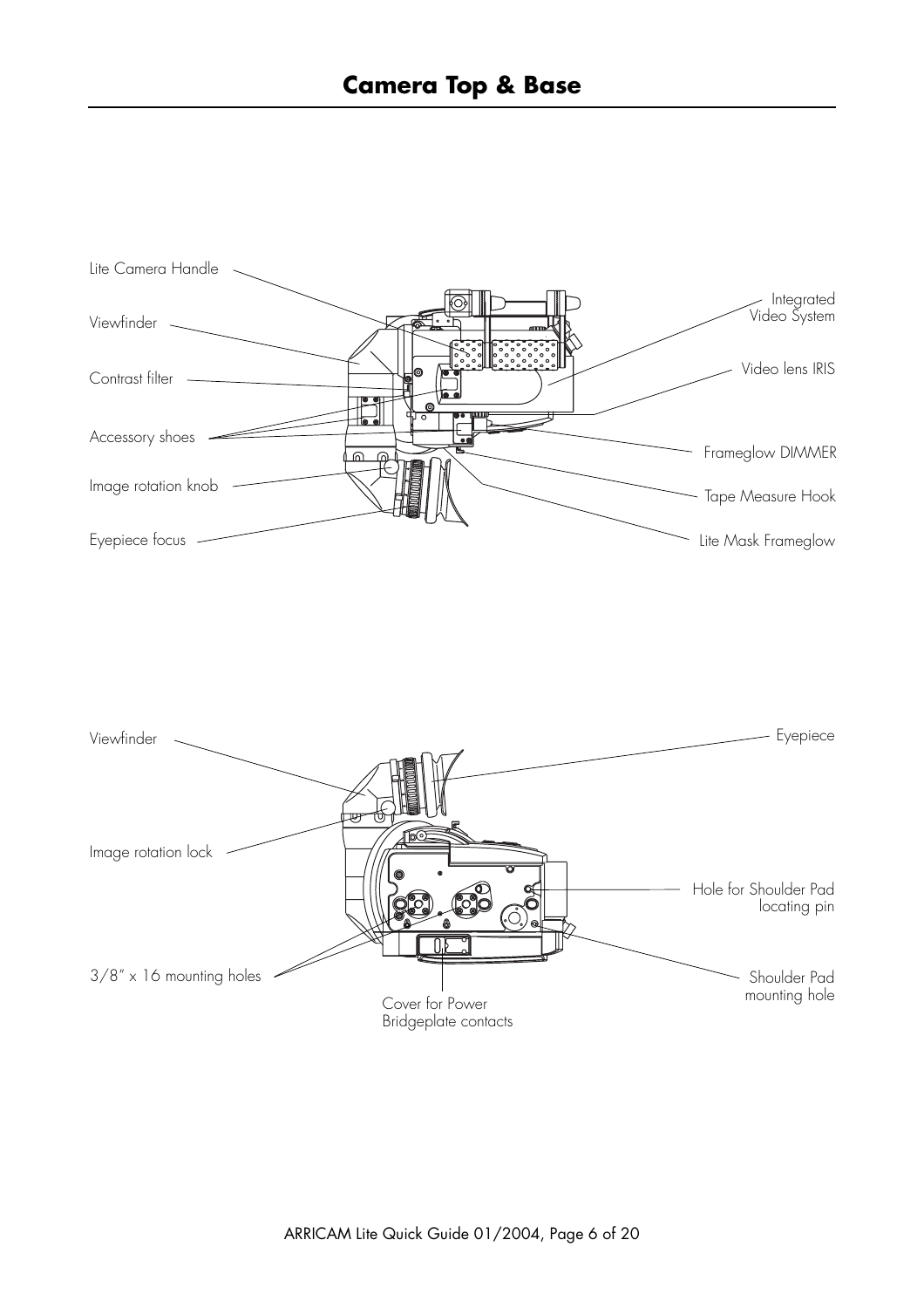## <span id="page-6-0"></span>Lite Viewfinder (spherical viewing only)



### Lite Universal Viewfinder (spherical or anamorphic viewing)

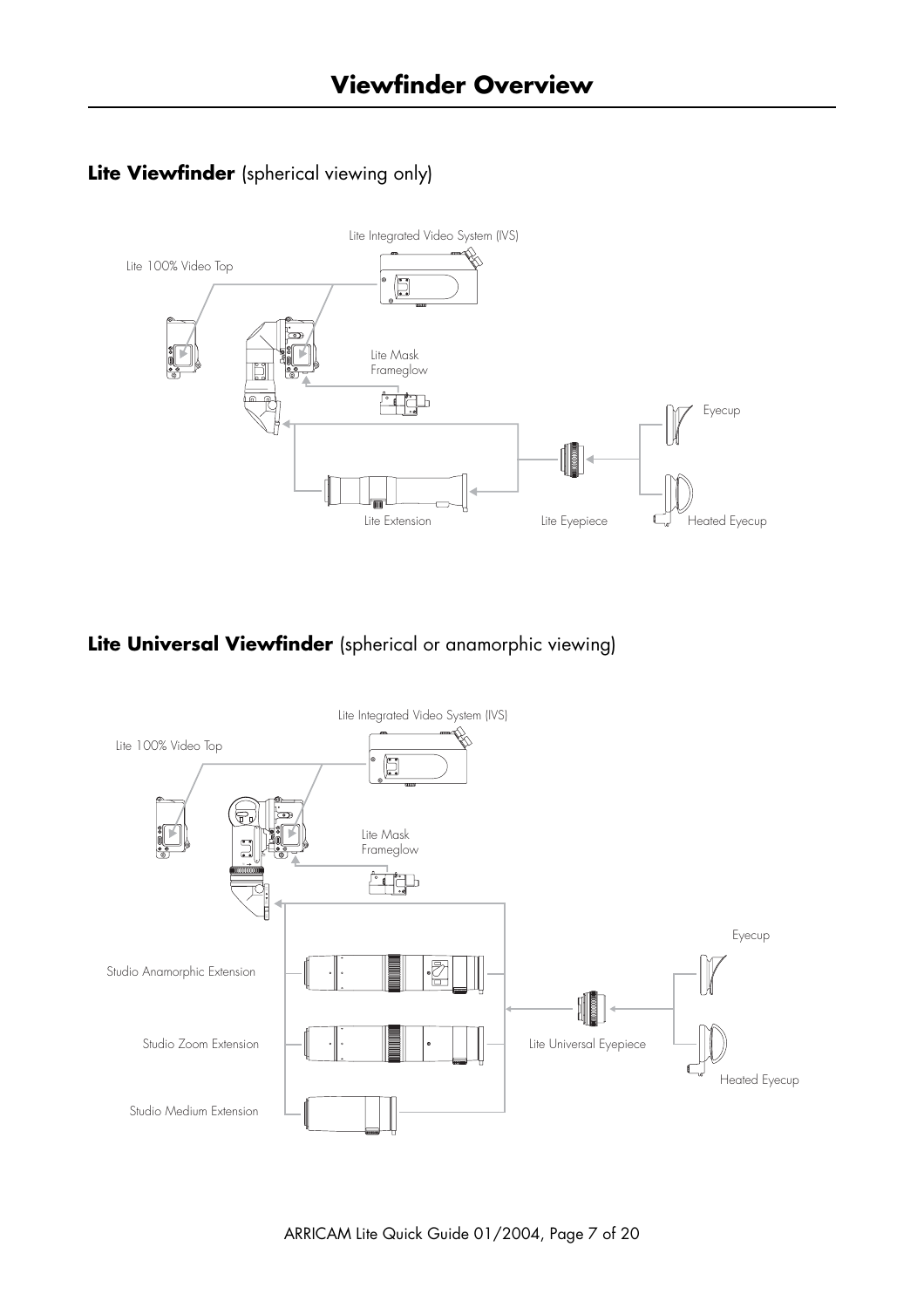# **Quick Specs**

<span id="page-7-0"></span>

| <b>Fps Range</b>              | 1 to 40 fps forward, 1 to 32 fps reverse. Reverse running and 0.001 fps increments<br>can be set by Speed Control Box, Wireless Remote Control or ARRIMOTION.                                                                                                                                                                                                                                                                                                                               |
|-------------------------------|---------------------------------------------------------------------------------------------------------------------------------------------------------------------------------------------------------------------------------------------------------------------------------------------------------------------------------------------------------------------------------------------------------------------------------------------------------------------------------------------|
| <b>Mirror Shutter</b>         | 0° to 180°, electronically adjustable in 0.1° increments (11.2° to 180° for ramps).                                                                                                                                                                                                                                                                                                                                                                                                         |
| <b>Movement</b>               | 5-link movement with dual registration pins and transport claws.<br>Movements with 4 or 3 perforation pull down are available.                                                                                                                                                                                                                                                                                                                                                              |
| <b>Flange Focal Distance</b>  | $51.98$ mm $- 0.01$                                                                                                                                                                                                                                                                                                                                                                                                                                                                         |
| <b>Temperature Range</b>      | $-10^{\circ}$ to +40° Celsius /+14° to +104° Fahrenheit                                                                                                                                                                                                                                                                                                                                                                                                                                     |
| 24 V BAT<br>Power             | Nominal 24 V dc in (Pin 1: GND, pin 2: 24 V) Input voltage range: 21-35 V dc.                                                                                                                                                                                                                                                                                                                                                                                                               |
| <b>RS</b>                     | (Camera & Power Bridgeplate) Pin 1: GND, pin 2: nominal 24 V dc out. The RS<br>connectors on camera and Power Bridgeplate can supply a combined total of 2.5 A<br>max. The RS connectors on the Power Bridgeplate have no remote run capability.                                                                                                                                                                                                                                            |
| <b>CAC</b>                    | Pin 1: GND, pin 2: nominal 24 V dc out with 2.5 A max. continuously.                                                                                                                                                                                                                                                                                                                                                                                                                        |
| Work Light/<br>Heated Eyecup  | Outer: GND, inner: nominal 24 V dc out. Work Light/Heated Eyecup connectors<br>can each supply 0.75 A max. continuously.                                                                                                                                                                                                                                                                                                                                                                    |
| On-board Monitor              | 12 V dc out. This connector (MINI MONITOR) can supply 1.2 A max.                                                                                                                                                                                                                                                                                                                                                                                                                            |
|                               | <b>Note:</b> Although the RS and CAC connectors can each supply 2.5A in isolation, the<br>shared load of all connectors combined cannot exceed 2.5 A.                                                                                                                                                                                                                                                                                                                                       |
| <b>Contrast Filter</b>        | An ND 0.6 filter can be moved into the viewfinder image path.                                                                                                                                                                                                                                                                                                                                                                                                                               |
| <b>Magazines</b>              | Lite Steadicam Magazine, Lite Shoulder Magazine, Studio Magazine 120/400,<br>Studio Magazine 300/1000. The Studio Mag to Lite Camera Adapter is needed<br>to use Studio magazines on the Lite camera.                                                                                                                                                                                                                                                                                       |
| <b>Viewfinders</b>            | Lite Viewfinder, Lite Universal Viewfinder, Lite Extension, Studio Medium Extension,<br>Studio Zoom Extension, Studio Anamorphic Extension, Lite Mask Frameglow,<br>Lite Eyepiece, Lite Universal Eyepiece, Heated Eyecup, Integrated Video System,<br>Lite 100% Video Top, 2" and 6.6" Video Monitors.                                                                                                                                                                                     |
|                               | Note: The ARRICAM Studio Viewfinders can also be used on the ARRICAM Lite                                                                                                                                                                                                                                                                                                                                                                                                                   |
| <b>Lens Data System</b>       | Lite Lens Data Box, Lens Data Displays (LDD & LDD-FP), Lens Data System (LDS)<br>zooms and prime lenses.                                                                                                                                                                                                                                                                                                                                                                                    |
| <b>Electronic Accessories</b> | Speed Control Box, Manual Control Box, Timing Shift Box, MCB Cable Adapter,<br>Pick-up Unit, Remote Control Station, In-camera Slate Box, Power Bridgeplate,<br>Work Light, Lens Control System, Controlled Lens Motors (CLM-1, CLM-2, CFM-1),<br>Wired Handgrip Attachment, Wireless Main Unit, Wireless Focus Unit, Wireless<br>Zoom Unit, Wireless Remote Control, Focus/Iris Unit, Zoom Main Unit, Iris Control<br>Unit, Remote Switch RS-4, CAC Distribution Box, Accessory Power Box. |
| Other                         | ARRICAM Shoulder Set, Lite Camera Handle, Lite Centre Handle, 3/8" Accessory<br>Shoe, Accessory Shoe Expander, Viewfinder Levelling Rod, Universal Low Mode Set,<br>Ground Glasses, Aperture Format Masks, PL mount lenses, Shift & Tilt system, Matte<br>Boxes, Follow Focus systems, Right Camera Handgrip with RUN/STOP button,<br>batteries, power supplies, ARRI Dovetail system, Arrihead 2.                                                                                          |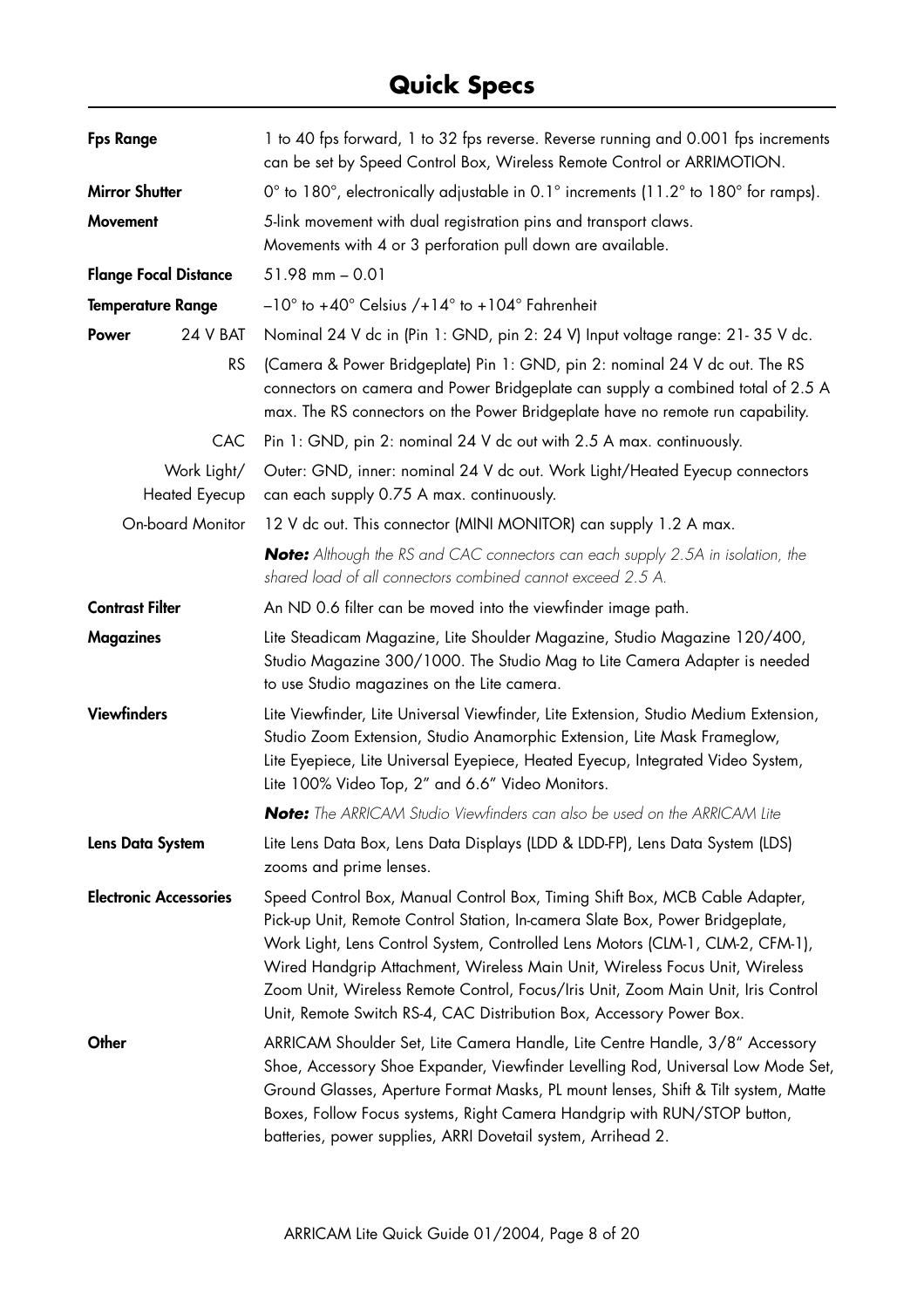<span id="page-8-0"></span>The FPS, SHUTTER  $\triangleleft$  and EXPOSED FILM displays will show messages and warnings. See the ARRICAM System User's Guide for a complete list. The Lens Data Displays (LDD, LDD-FP) and the System Line of the Integrated Video Systems will show similar information. Messages and warnings are as of Software Packet 03E.

### **FPS display**

- **Bat** During run: Input voltage is too low. Camera continues to run. Change battery once the camera is stopped! During standby: Input voltage is too low. The camera is not ready. Change the battery!
- **Bukl** A film guide or buckle trip (upper, lower or rear) has been tripped. The camera is not ready.
- **Cal** Lens calibration in progress. The camera is in Standby.
- **DC** The DUST CHECK or PHASE button has been pushed while the camera was in Standby to move the shutter 1/2 rotation, so the film is now visible through the lens port for a dust check.
- **End** Less than 6m/20 ft of unexposed film remain in the magazine.
- **FPS!** A speed below or above the permissible fps range has been preset.
- **Heat** The camera and magazine heaters are on. During camera run, heaters are automatically powered down.
- Jam A discrepancy between the amount of film leaving and returning to the magazine has been detected, indicating a film jam. Take the magazine off or turn the camera power switch off then on to reset.
- **Lock** While the camera is in Standby, press the UNLOCK button to allow the FPS setting to be changed.
- **m/ft** A magazine with a different unit of measurement to its predecessor has been attached to the camera. The warning will disappear when the camera is running but will reappear when the camera stops. Press the PHASE button to reset the warning. See Loading Lite Magazines section of this Quick Guide for details of how to change the unit of measurement.
- **MCB** The Manual Control Box controls fps. **-MCB** is shown when a reverse frame rate is set.
- **Movm** The movement block is not fully locked in its forward (shooting) position. The camera is not ready.
- **SCB** The Speed Control Box controls fps. **-SCB** is shown when a reverse frame rate is set.
- **SW** Minor software incompatibility. At least one component has old software. Camera run still possible with minor operational restrictions. Press PHASE button to reset the warning; update the software.
- **!SW!** Major software incompatibility. At least one component has old software. The camera is not ready. Remove accessories and restart the camera to see where the incompatibility resides.
- **Time** The camera has stopped after 350m/1150ft of continuous running to prevent it running indefinitely.
- **TkUp** The magazine feed side has tension, but the take-up side runs free. To reset, take the magazine off or turn the camera power switch OFF and ON again.
- **Wind** The magazine is winding up loose film. The camera is not ready until that is finished. This message will also appear for about 25 seconds when an empty magazine has been mounted.

### **SHUTTER display**

- **ChkS** During RUN only: The secondary shutter signal is not present. The primary shutter signal shows the shutter angle as correct. During RUN and STANDBY: The secondary shutter signal and preset shutter angle differ. The camera will continue to run until cut, then cannot be restarted. This can be reset temporarily by pushing the PHASE button. In either condition, check the shutter angle manually and proceed with caution as exposure may be incorrect. Consult an ARRI Service Center.
- **Err** The primary shutter signal and preset shutter angle differ. If running, the camera stops and will not restart. Consult an ARRI Service Center.
- **ISB0** The camera is running up or down, and the shutter has been set to 0° for In-camera Slate exposure.
- **Lock** Press UNLOCK button to change the shutter setting only possible while camera is in Standby.
- **RUN** The camera is running, and no adjustment of the shutter can be done by the Camera Control Panel.
- **SCB** Speed Control Box controls the shutter, so the Camera Control Panel is unable to adjust the shutter.
- WRC Wireless Remote Control controls the shutter, so the Camera Control Panel is unable to adjust the shutter.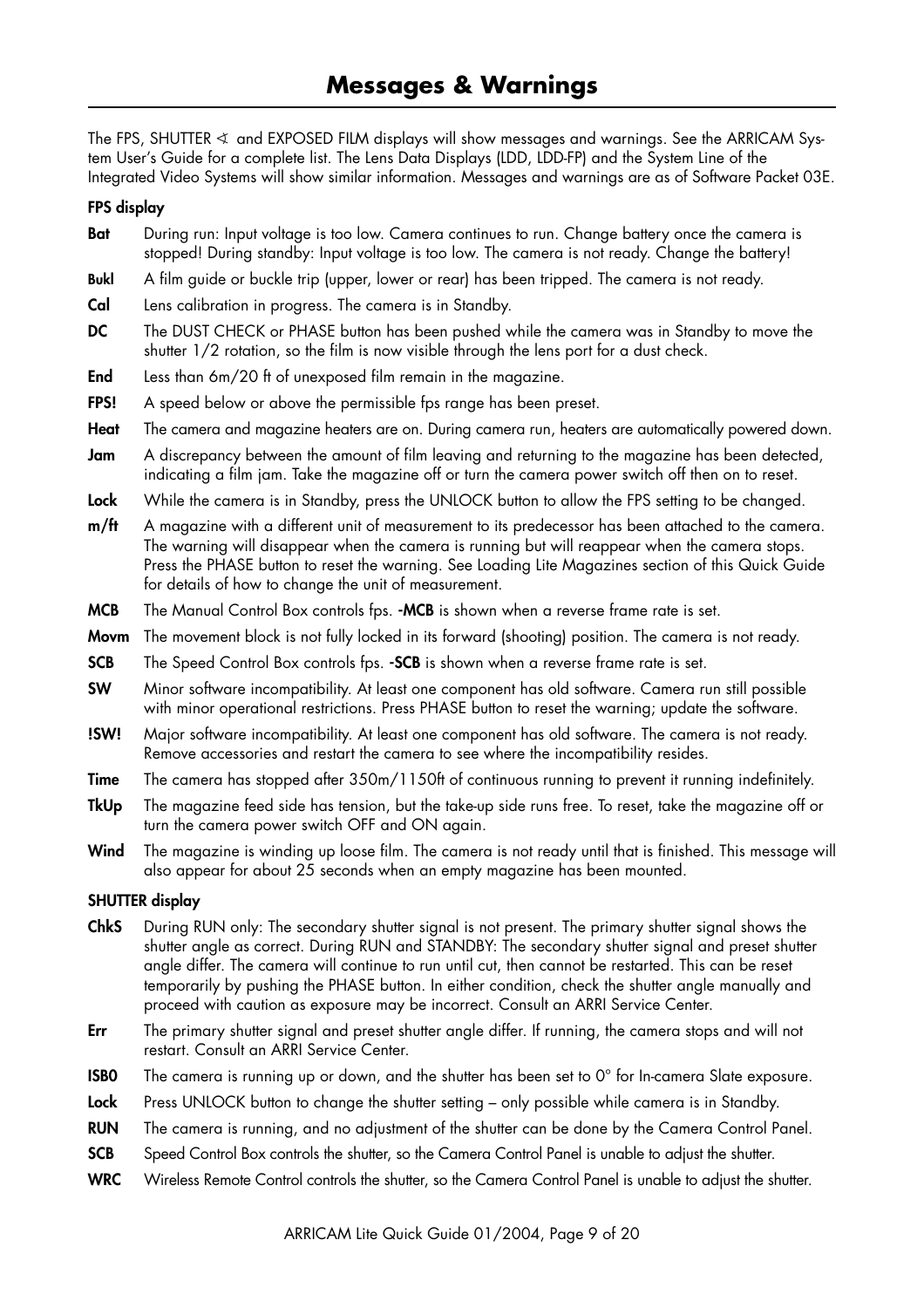### <span id="page-9-0"></span>**Power on/off switch**

This is located at the back of the camera, above the Camera Accessory Connector (CAC). Characters should be visible in the displays when the camera is on.

### **Inching**

To manually inch the camera, open the camera door and turn the inching knob clockwise. This will rotate the movement only, not the mirror shutter. To electronically inch the camera, hold the PHASE button down while the camera is in Standby – this will rotate both movement and shutter at about 1 fps.

### **Checking the gate**

To check the gate, briefly press the DUST CHECK button while the camera is in Standby. The mirror rotates out of the way, the shutter opens fully, and the FPS display shows DC. The movement will not move. To move the shutter back into the viewing position, briefly press the DUST CHECK button again.

**Note:** The DUST CHECK button does not transport the film, but does rotate the shutter. If the shutter angle was reduced, it opens to 180° for the duration of the DUST CHECK, then returns to the previously set angle. The PHASE button however, transports the film and rotates the shutter, leaving the angle unchanged.

### **Film Gate and Spacer Plate**

- The surfaces of the Film Gate must be meticulously clean. When inserting the Film Gate in the camera, be sure that the locking lever completely returns to its correct resting position, which is flush with the surface of the gate.
- An Aperture Format Mask and a Filter Holder must always be inserted in the Film Gate.
- When removing or installing the Spacer Plate, the movement should be in its rear position. Handle with care.

### **Camera heating**

The camera and magazines are equipped with automatic heaters that switch on in very cold conditions. The heaters can be temporarily de-activated to save power by holding the PHASE button down while switching the camera's power switch on. To activate the automatic heater control again, switch the camera off then on.

### **Camera Control Panel**

On both Studio and Lite cameras, most of the functions can be controlled and monitored by means of the Camera Control Panels. Each camera is fitted with either a Standard or an Extended Camera Control Panel. The Standard Control Panels are equipped with FPS selector switches. On the Extended Camera Control Panels, fps and shutter opening is set by means of buttons. These require the UNLOCK button to be pressed to set the fps or shutter angle.

The remaining raw stock film length will be displayed when the RAW STOCK button is pressed.

### **What controls fps?**

All frame rates are crystal controlled. Six preset fractional rates like 23.976 fps can be set with the Extended Camera Control Panel. Reverse running and 0.001 fps increments can be set with the Speed Control Box, the Wireless Remote Control and the ARRIMOTION.

When the camera is in standby, the FPS displays show which component controls the frame rate. A minus sign in front of the characters means that the camera is set to reverse run. The following messages might be shown:

| <b>FPS</b> | Controlling item              | Controlling item                |
|------------|-------------------------------|---------------------------------|
| n r        | Standard Camera Control Panel | Speed Control Box (reverse run) |
|            | Extended Camera Control Panel | Wireless Kemote Control.        |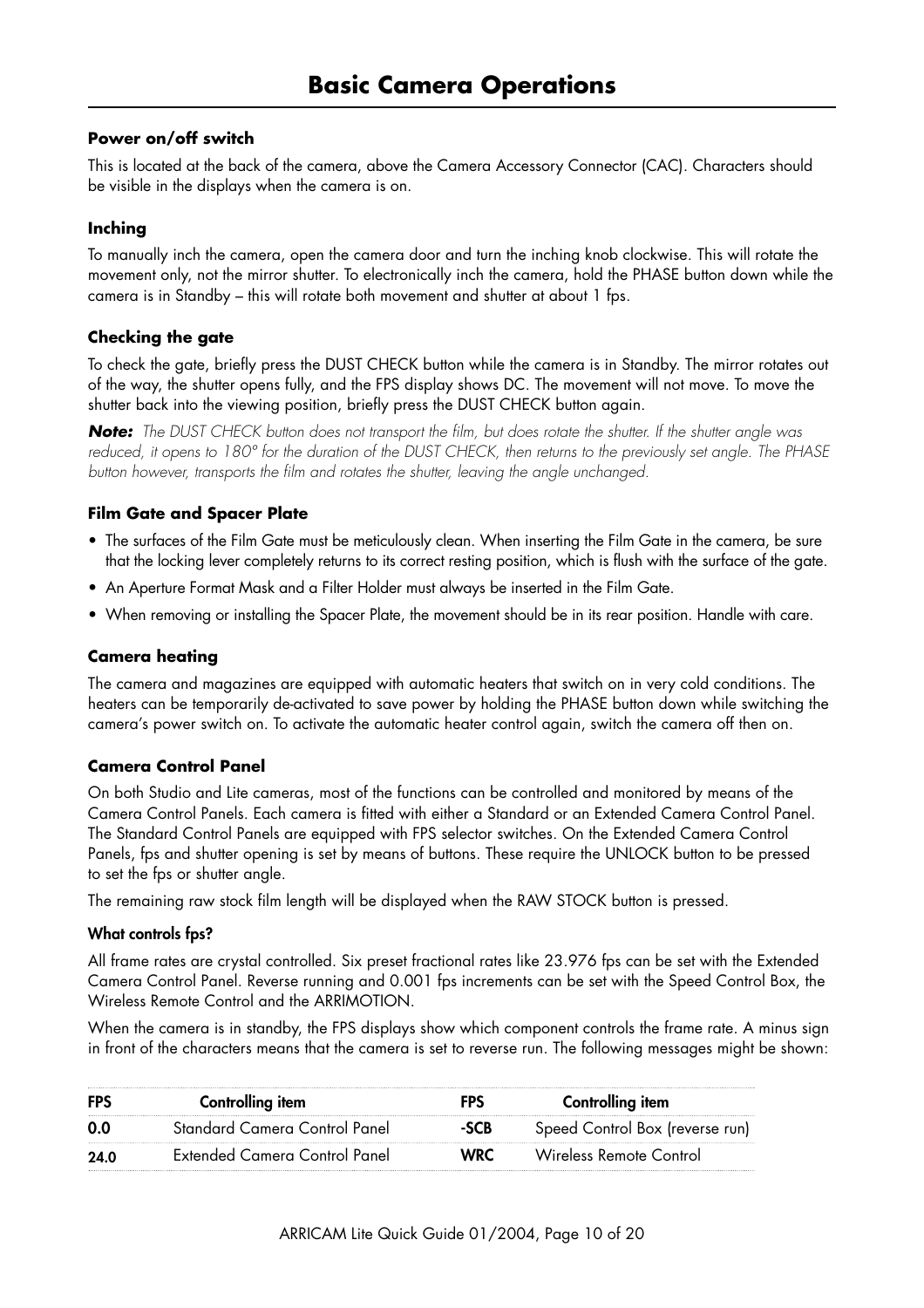

### **Lite Standard Camera Control Panel Lite Extended Camera Control Panel**

### **Changing fps**

Fps is set on the Standard Camera Control Panel by pushing the FPS selector buttons with a small pointed tool while the camera is in standby. Fps is set on the Extended Camera Control Panel by first pressing and holding the UNLOCK button then using the FPS selector buttons while the camera is in standby.

**Note:** Before entering the desired fps on the Camera Control Panel, ensure that no other component has control of the camera, e.g. if the Speed Control Box is attached, its SPEED CONTROL switch has to be set to OFF. Similarly, if the Manual Control Box is connected to the camera, its MANUAL CONTROL switch has to be set to OFF or to SHUTTER  $\triangleleft$ .

### **Changing shutter angle**

To change the shutter angle with the Standard Camera Control Panel, press the SET shutter angle selector with a small pointed tool. On the Extended Camera Control Panel, it is necessary to press and hold the UNLOCK button while pressing the SET shutter angle button.

With either panel, each pressing of the SET shutter angle button will cycle through following values: 180°, 172.8°, 150°, 144°, 135°, 120°, 105°, 90°, 86.4°, 75°, 60°, 45°, 43.2°, 30°, 22.5°, 11.2°.

**Note:** Before entering the desired shutter angle on the Camera Control Panel, ensure that no other component has control of the camera, e.g. if the Manual Control Box is attached to the camera, its MANUAL CONTROL switch has to be set to OFF or to FPS. If the SCB is connected to the camera, make sure its COMPENSATION switch is set to OFF or to IRIS.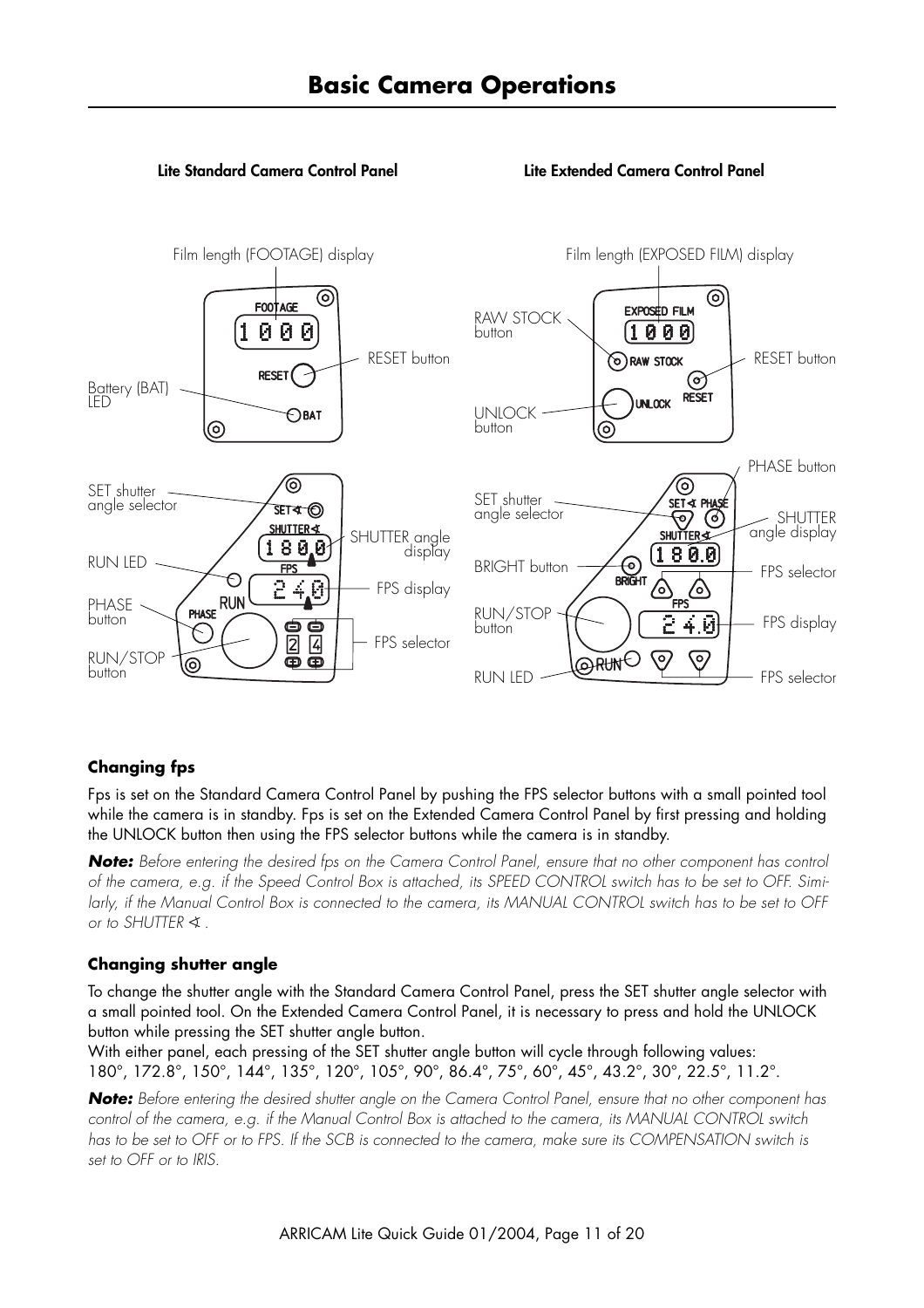<span id="page-11-0"></span>

Studio Magazine 300/1000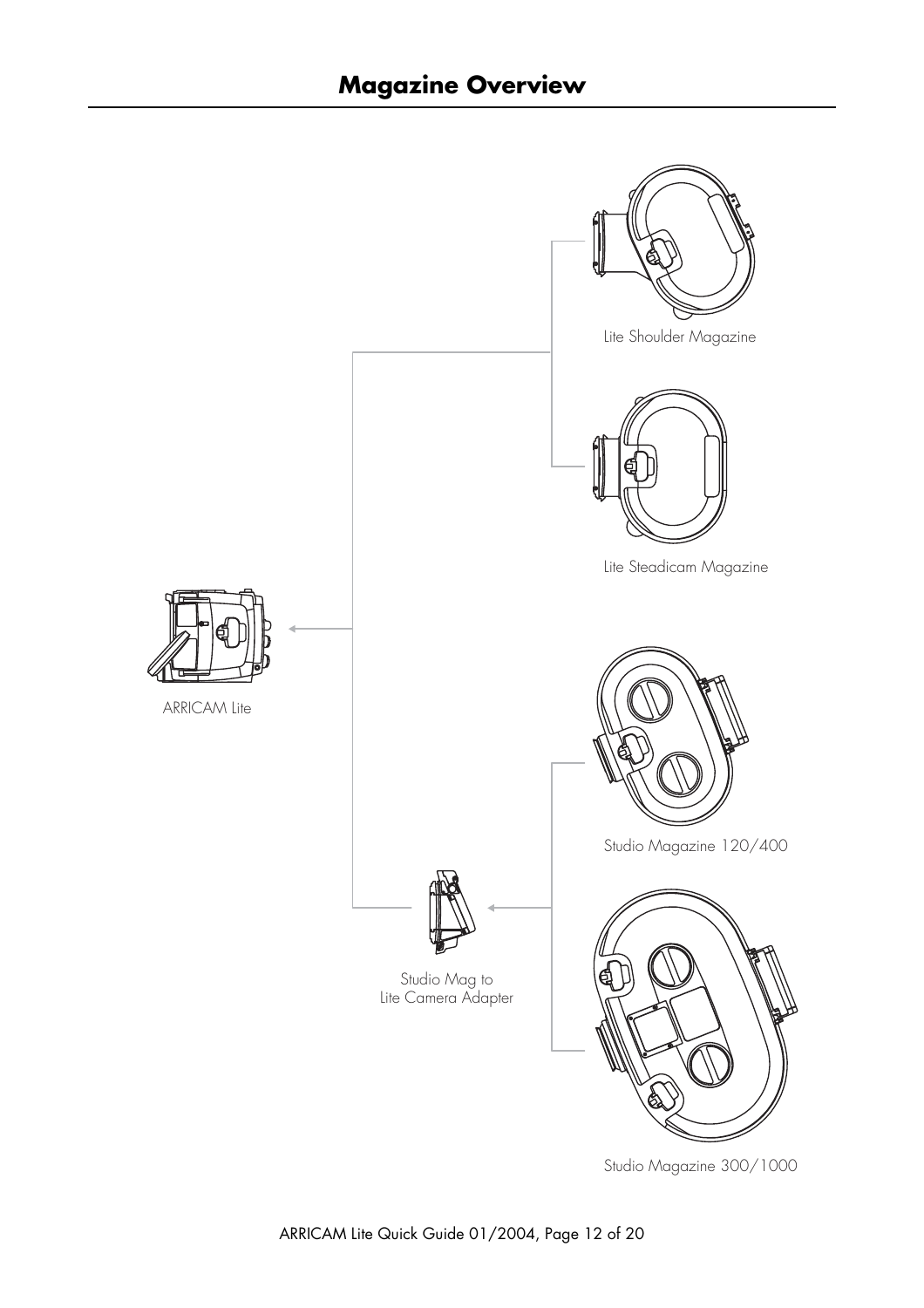<span id="page-12-0"></span>Four Magazines can be used with the ARRICAM Lite: The Lite Shoulder Magazine and Lite Steadicam Magazine directly onto the camera and, with the use of the Studio Mag to Lite Camera Adapter, the Studio Magazine 120/400 and Studio Magazine 300/1000. Top mounting of magazines is not possible on the Lite camera. Only Studio Magazines allow reverse running.

### **Mounting Lite Magazines**

Press the magazine release button on the top of the camera and remove the magazine port cover by sliding it out sideways. Engage the dovetail of the magazine in the camera magazine port and slide it into position, while carefully placing the film loop in the film path, as detailed in the Threading section of this Quick Guide.



### **Mounting the Studio Mag to Lite Camera Adapter**

Slide the Studio Mag to Lite Camera Adapter from the side onto the camera. There will be a click as it locks in place. The Adapter is secured by three screws which have to be tightened with a 3mm metric hex wrench.

**Note:** When attaching the Studio Mag to Lite Camera Adapter, make sure you tighten screws **1** and **2** first, not forgetting screw **3** (see picture below).

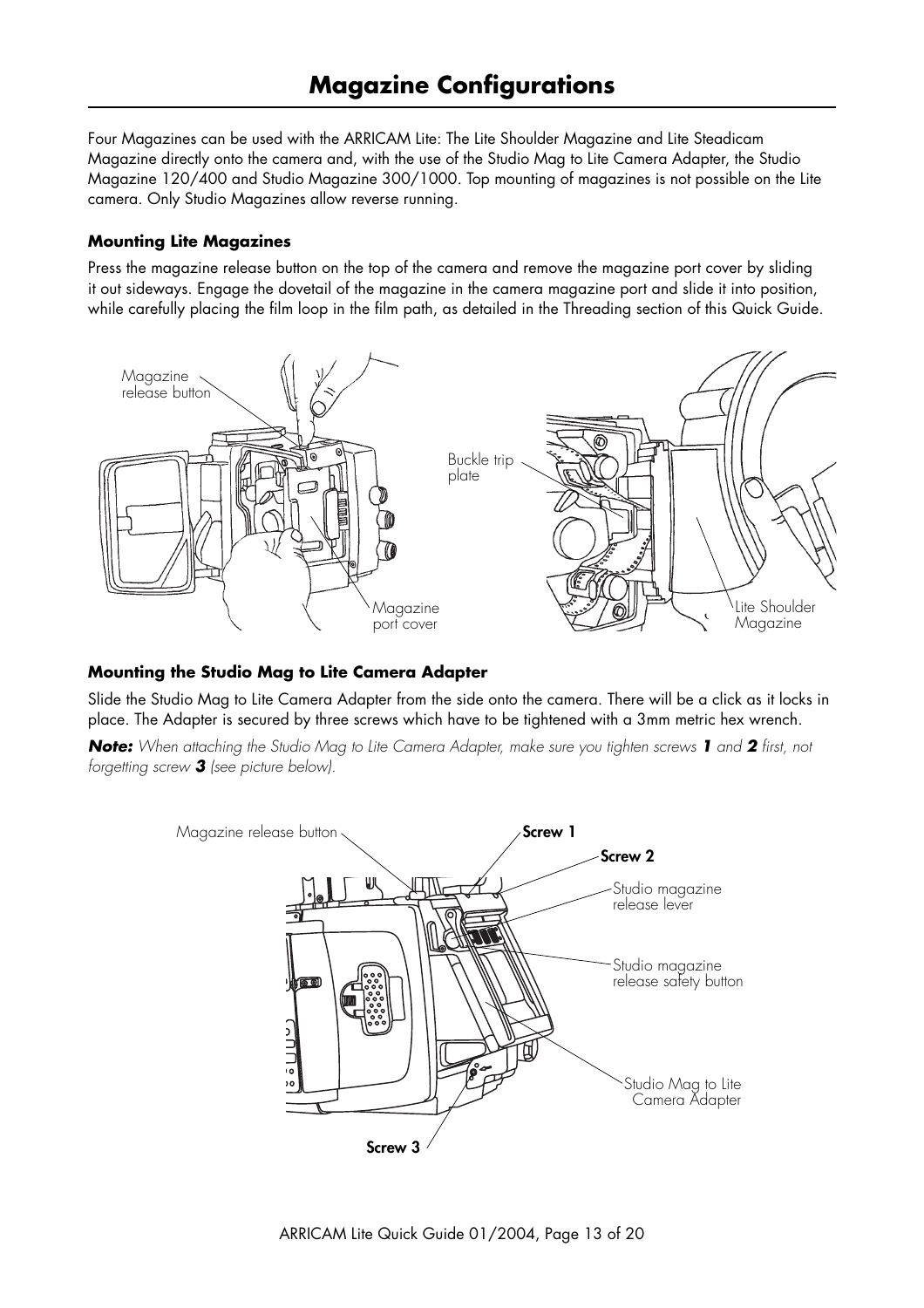<span id="page-13-0"></span>The following instructions pertain to Lite Shoulder Magazine and Lite Steadicam Magazine. These are both active displacement magazines, i.e. the filmcore spindles move throughout the roll. This allows smaller overall magazine proportions. Load unexposed film only in absolute darkness (dark room or changing tent).

### **Step 1: The feed side**

Ensure that an empty film core is on the take-up coreholder before starting the loading procedure.

- Push the magazine door lock safety towards the magazine throat, lift the door lock latch and turn it counter-clockwise. Open the door.
- Push the take-up coreholder all the way to the magazine edge (see drawing to the right).
- Remove the film from the film can.
- Remove the tape from the film head. Ensure that the tape is completely removed and secured out of the way.
- Lay the film roll on the empty can placed left to the magazine.





• Push the film head into the left slit on the magazine throat from the inside until it emerges on the outside.

**Note:** When attaching a film core to a coreholder, you should hear three clicks (as described below).

- Press the feed side release knob **(first click)**.
- Place the film on the feed side coreholder and push the film core down as far as it will go. Triggered by the core pushing on the coreholder key, the coreholder clamps onto the core **(second click)**. If you don't hear the second click, it is possible that the coreholder key slipped into the core's key slot, and thus did not get clamped down securely. Lift the film up from the coreholder, turn it and push down again.
- Hold the coreholder stationary with one hand (you can grab it at its edges), and use the other hand to turn the film roll until the coreholder key engages into the film core's key slot **(third click)**. Failure to do so can lead to film jams

**Note:** When placing film on the feed side coreholder, do not push on the film itself, as it could become conical.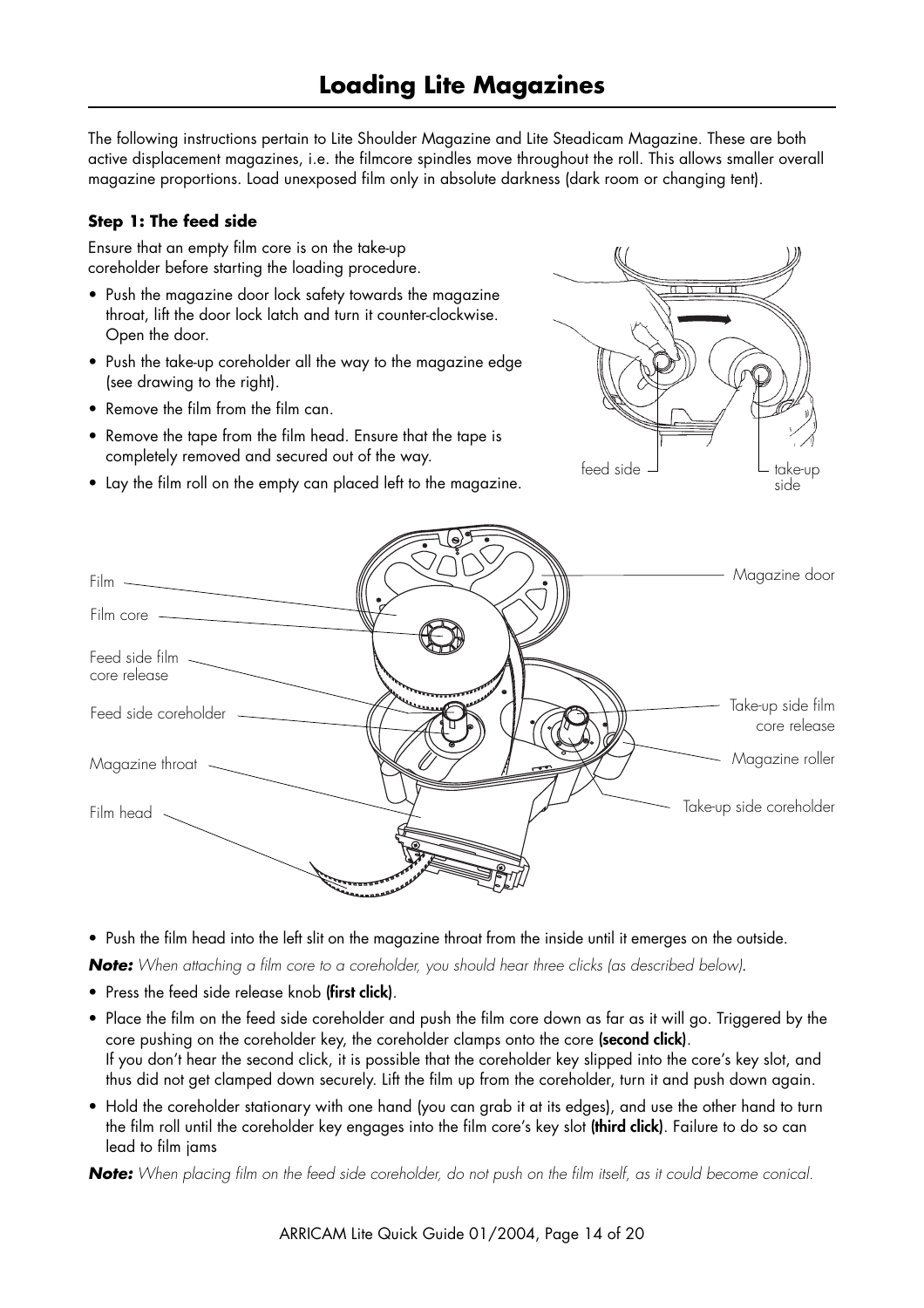

### **Step 2: The take-up side**

• Push the film head gently into the right slit on the magazine throat until it emerges inside the magazine.

• Place the film head into the film core slot (see drawing).

**Note:** The film head should not stick out above the film core, as this could lead to jams!

- Rotate the take-up core clockwise 4 to 5 times until 2 to 3 feet of film is firmly wound up.
- Close the magazine door. Make sure that the film is not caught in the door. Turn the magazine door lock latch clockwise and flip it back into its recess.
- Pull up on the magazine door to double check that it is properly locked.

### **Step 3: Set RAW STOCK and ASA**

- Enter the amount of raw stock loaded with the PRESET selector switches.
- Press the SET RAW STOCK button until you see the number from the PRESET selector switches appear in the RAW STOCK display.
- When using the In-camera Slate system, enter the ASA of the film loaded with the PRESET selector switches.
- Press the SHOW/SET ASA button until you see the number from the PRESET selector switches appearing in the RAW STOCK display.

**Note:** The RAW STOCK display normally shows the amount of raw stock left in the magazine. To view the currently set ASA, press briefly the SHOW/SET ASA button.

• In order to change the unit of measurement, depress the SET RAW STOCK and the SHOW/SET ASA buttons simultaneously for about 3 seconds. This can be done either while the magazine is not mounted or when the magazine is mounted and the camera is not powered. The displayed unit (m or ft) will affect all film length displays. If the unit of measurement on a new magazine is different to the previous magazine, then the camera will display a warning that can be reset by pressing the PHASE button.

**Note:** Always make sure that a loop protector is on the magazine when it is not on the camera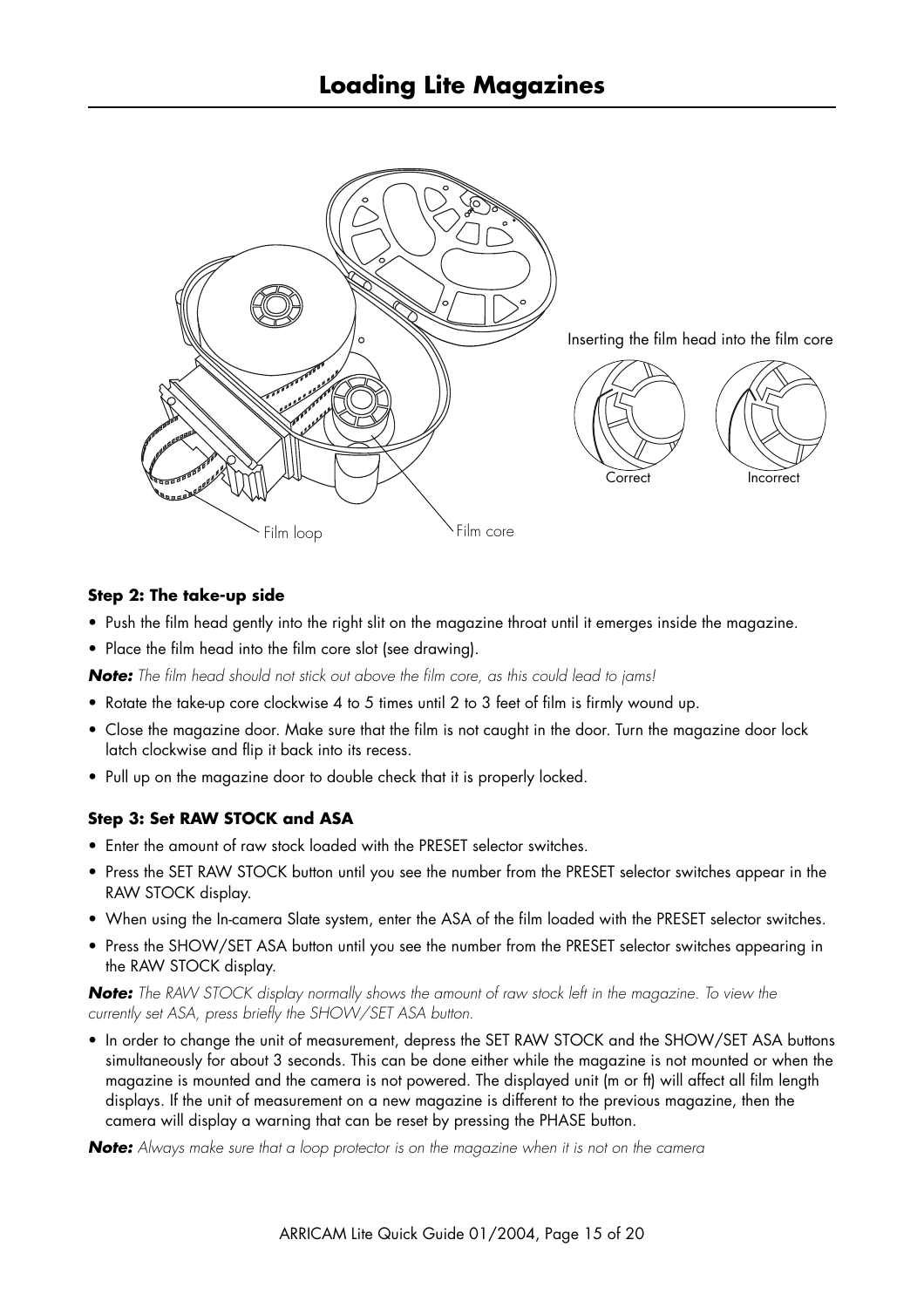### <span id="page-15-0"></span>**Attaching a Lite Magazine to the camera**

- Push the camera door lock safety towards the lens, lift the door lock latch and turn it counter-clockwise.
- Open the camera door.
- Depress the silver magazine release button to remove the magazine port cover.
- Turn the movement locking lever clockwise to swing the movement away from the film gate.
- Press the upper and lower film guide release knobs.
- Pull some film out of the magazine until the loop is about one hand's width long.
- From the side, push the magazine halfway into the magazine port.
- Thread the film in the movement so that it lies between the film guides and the sprocket wheels, and between the movement and the film gate.
- Now slide the magazine into the camera as far as it will go.



### **Threading the film**

• Position the film on the lower sprocket roller so the sprockets engage the film perforations. Close the lower film guide by pushing it towards the sprocket wheel. Repeat for the upper sprocket wheel.

**Note:** If you cannot easily close a film guide, the sprocket teeth are probably not engaged in the film perforations exactly. Open the film guide and reposition the film. Never force a film guide!

- Turn the inching knob so the index point is at 12:00 o'clock.
- Place a finger of one hand on the film, just below the gate. With the other hand turn the movement locking lever counter-clockwise to gently slide the movement towards the gate.
- When you feel the transport claws touch the film, slide the film a little up and down so that the transport claws engage the film perforations. Lock the movement by turning the locking lever fully counter-clockwise.
- Now turn the inching knob so the index point is at 9:00 o'clock in the position labelled LOOP. Set the upper and lower film loops to their marks by pressing the knob on the end of each sprocket rollers and turning.
- To check for proper film transport, turn the inching knob. Then press the PHASE button; the film will start to run with about 1 fps.

**Note:** The FPS display will show the power supply voltage when the PHASE button is depressed.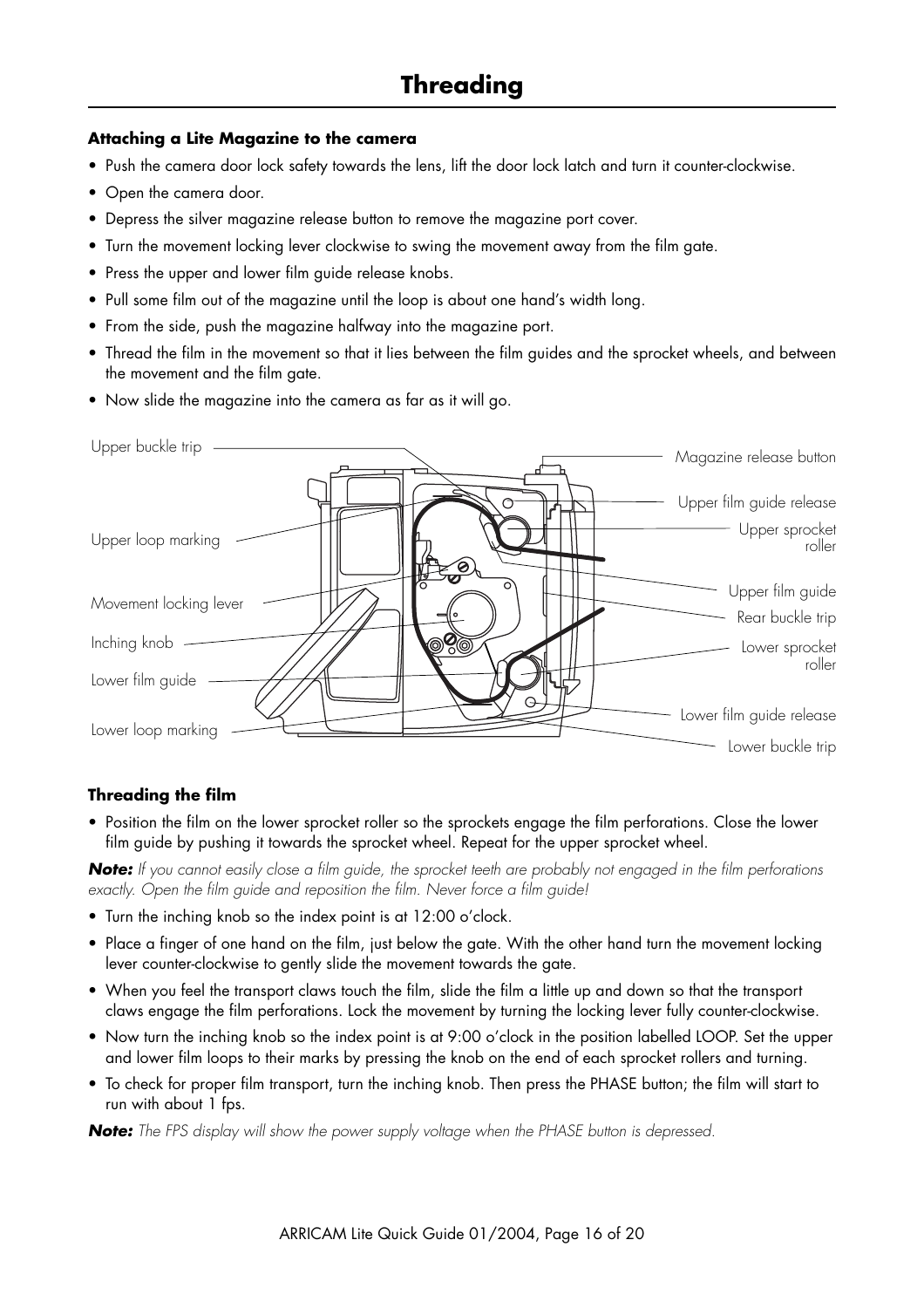- Run the camera briefly at 24 or 25 fps to check for proper threading. You will be able to hear if there is any problem by the sound of film running through the camera.
- Using the same film stock that you will be using for the shoot, turn the PITCH adjustment with a 3mm metric hex wrench while the camera is running at 24 or 25 fps until you hear the least amount of noise.



- When the camera is set to run reverse and b/w film is used, the best image quality can be achieved by setting the FWD/REV adjustment to REV. In all other cases set it to FWD.
- Close the camera door.

**Note:** Always make sure that a cover is in the magazine port when no magazine is attached.





Lite Shoulder Magazine Lite Steadicam Magazine



Studio Magazine 120/400 mounted on the Studio Mag to Lite Camera Adapter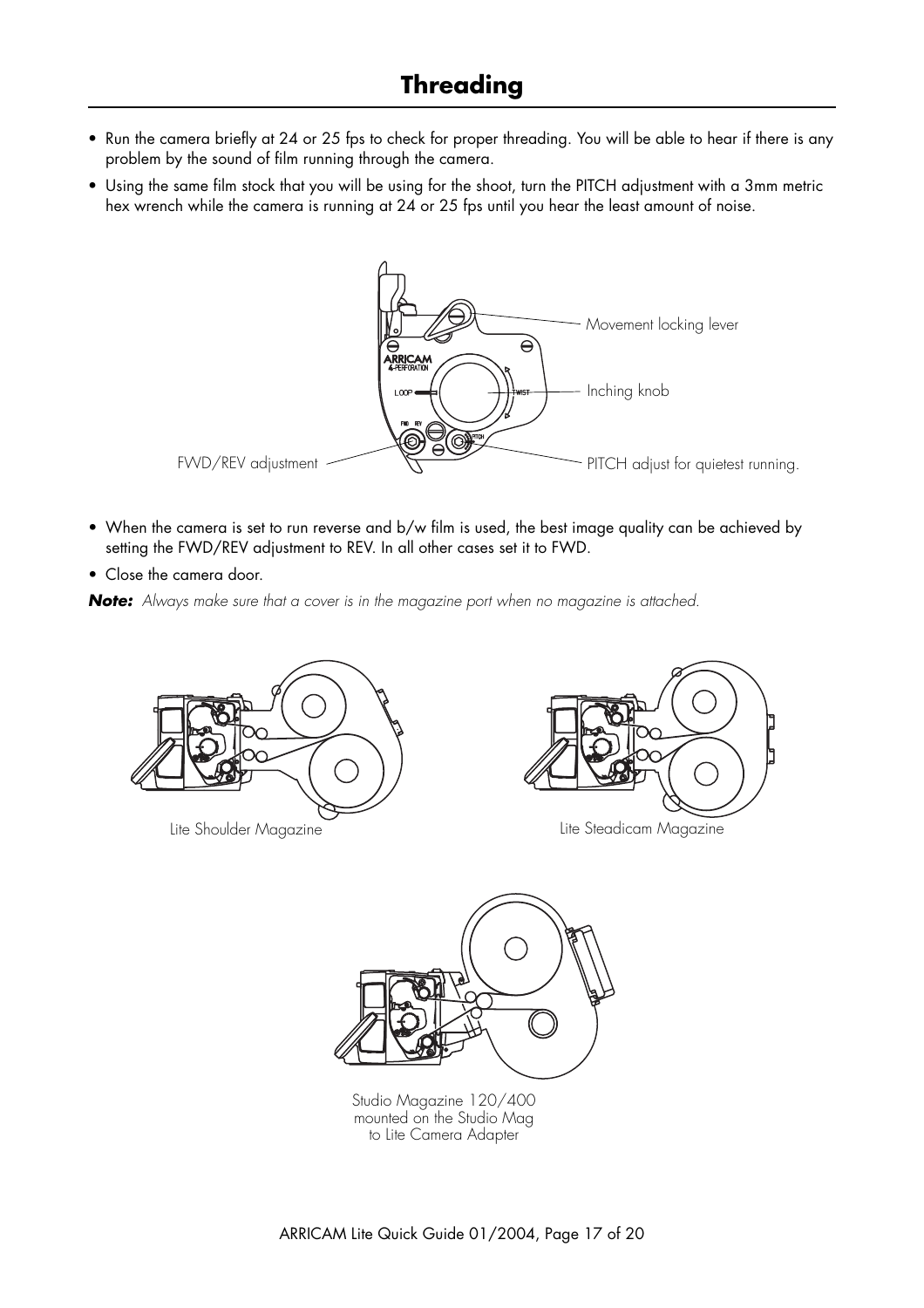<span id="page-17-0"></span>

### **ON/OFF/CHECK/HIDE MENU switch**

Make sure that the camera power ON/OFF switch is ON. Move the ON/OFF/CHECK/HIDE MENU switch on the Integrated Video System to the ON position. The ON LED will light up.

To display a summary of all menu choices while the on-screen menu is not visible, push the ON/OFF/CHECK/HIDE MENU switch all the way down.

To temporarily hide the on-screen menu while it is visible, push the ON/OFF/CHECK/HIDE MENU switch all the way down. This is useful to check the image while making adjustments in the on-screen menu.

### **White balance**

Press the WHITE BAL. button to cycle through the four white balance settings:

|                       | OUTDOOR 5600°K when the illumination is daylight or HMI and no colour conversion filter is used. |
|-----------------------|--------------------------------------------------------------------------------------------------|
| INDOOR $3200^\circ$ K | when the illumination is tungsten and no colour conversion filter is used.                       |
| <b>AUTO</b>           | automatic white balance.                                                                         |
| <b>MAN</b>            | manual white balance as defined in the WB/GAIN sub-menu.                                         |

### **Controlling image brightness**

It is recommended to set the video lens iris fully open to allow the Automatic Gain Control (AGC) working best over many f-stops. Adjust the iris by turning the IRIS dial on the left side of the Lite Integrated Video System.

Since the Automatic Gain Control averages the image brightness, in some lighting situations e.g. strong back light or if the video image is still too dark, the Manual Gain Control will yield a better video image.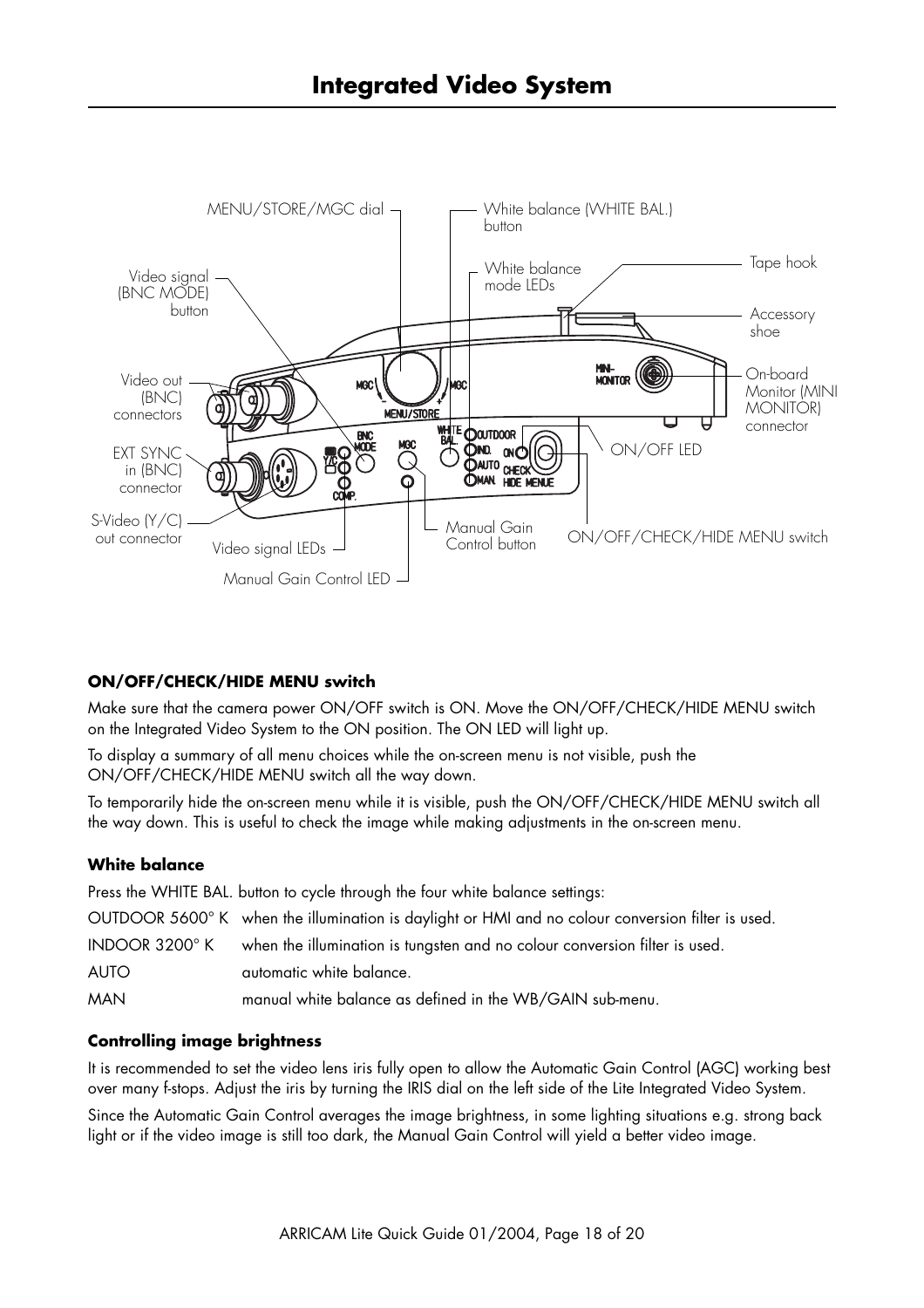### **Manual Gain Control**

- Press the MGC button to toggle between Manual Gain Control (LED on) and Automatic Gain Control (LED off).
- When MGC is on, turn (but do not depress!) the MENU/STORE/MGC dial clockwise to increase or counterclockwise to decrease gain.

### **The on-screen menu**

The on-screen menu allows adjustment of the following features: Manual White Balance, Manual Gain Control, video settings (e.g. video sync), Format Marking, Image Compare/Store, Text Inserter (camera status, system status, LDS info, timecode and more), VITC/WHITELINE.

- To display the main menu, depress the MENU/STORE/MGC dial for 3 seconds.
- To select a sub-menu, turn the dial. The left arrow indicates which sub-menu is selected.
- To enter the selected sub-menu, press the dial.
- To go back to the main menu choose EXIT, which can be found at the bottom of each screen.
- To leave all menus depress the dial for 3 seconds.

### **BNC mode**

• Press the BNC MODE button to assign which video signal will be output by the video out (BNC) connectors:

| COMP.         | Top BNC: | composite video without on-screen data.                                      |
|---------------|----------|------------------------------------------------------------------------------|
|               |          | Bottom BNC: composite video with on-screen data.                             |
| $Y/C \equiv$  |          | Top BNC: C (chrominance) portion of the video signal, with on-screen data    |
|               |          | Bottom BNC: Y (luminance) portion of the video, with on-screen data.         |
| $Y/C \square$ |          | Top BNC: C (chrominance) portion of the video signal, without on-screen data |
|               |          | Bottom BNC: Y (luminance) portion of the video, without on-screen data.      |

### **How to get black/white video**

- Press the BNC MODE button to Y/C  $\equiv$  (on-screen data visible) or to Y/C  $\Box$  (on-screen data not visible).
- Connect the video cable to the bottom video out (BNC) connectors.

### **How to preview motion blur**

When a fast moving object is filmed with a slow frame rate and a wide open shutter angle, the object will appear blurred on film (motion blur). This effect can be previewed with the Integrated Video Systems.

- Remove the magazine from the camera to save film.
- Depress the MENU/STORE/MGC dial 3 seconds to view the on-screen main menu.
- In the VIDEO CONFIG. sub-menu, set FLICKERFREE to ON.
- In the VIDEO CONFIG. sub-menu, set EXPOSURE TIME to FILM.
- Depress the dial 3 seconds to exit the on-screen menu.
- Run the camera. Now you see a close approximation of the motion blur that will be exposed on film.

Varying degrees of motion blur can be achieved by changing fps, shutter angle, lighting contrast and the speed of object and camera movement. Motion blur is most visible at slow fps and wide open shutter angles (e.g. 6 fps and  $180^\circ \leq 1$ ).